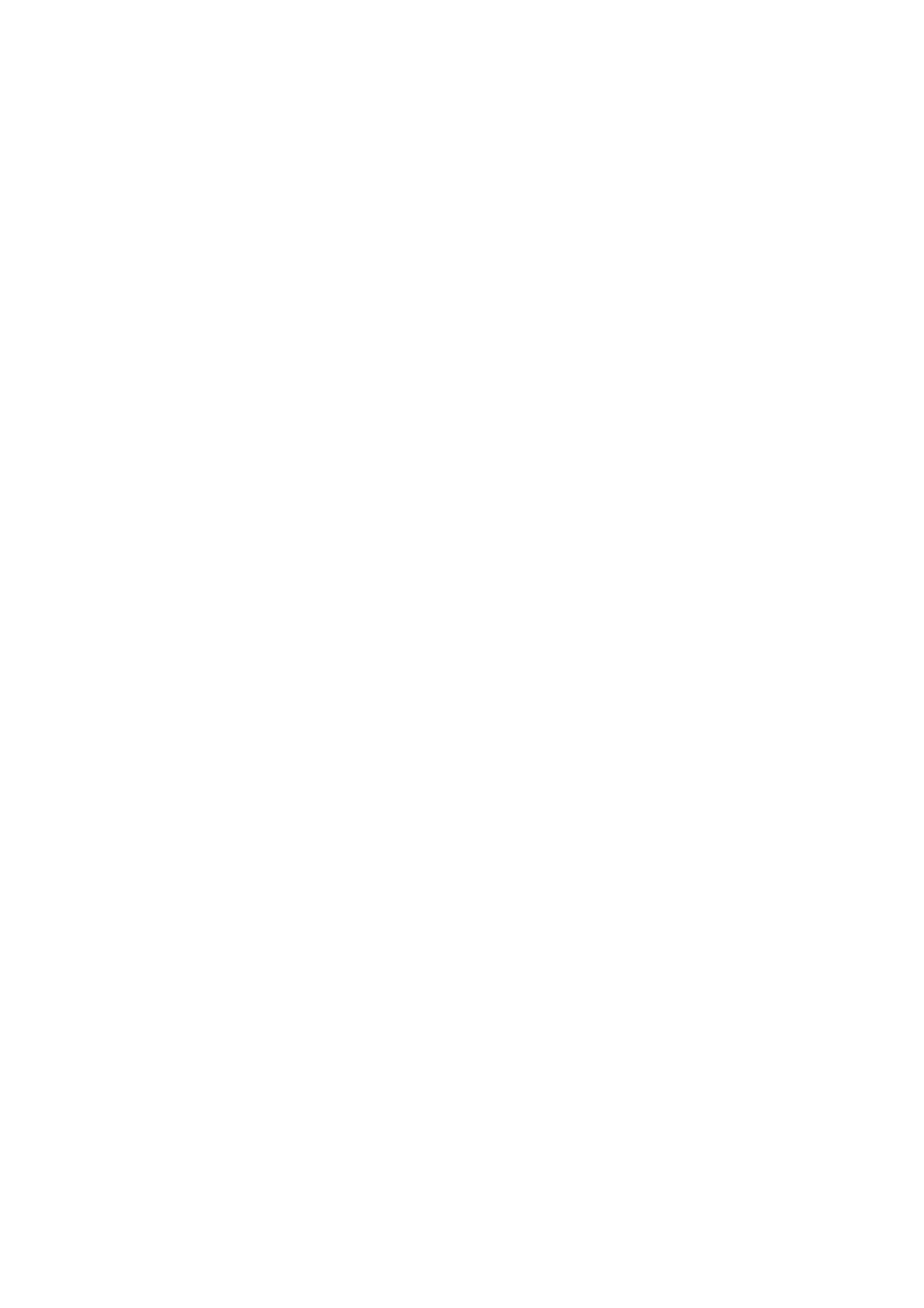## **CONTENTS**

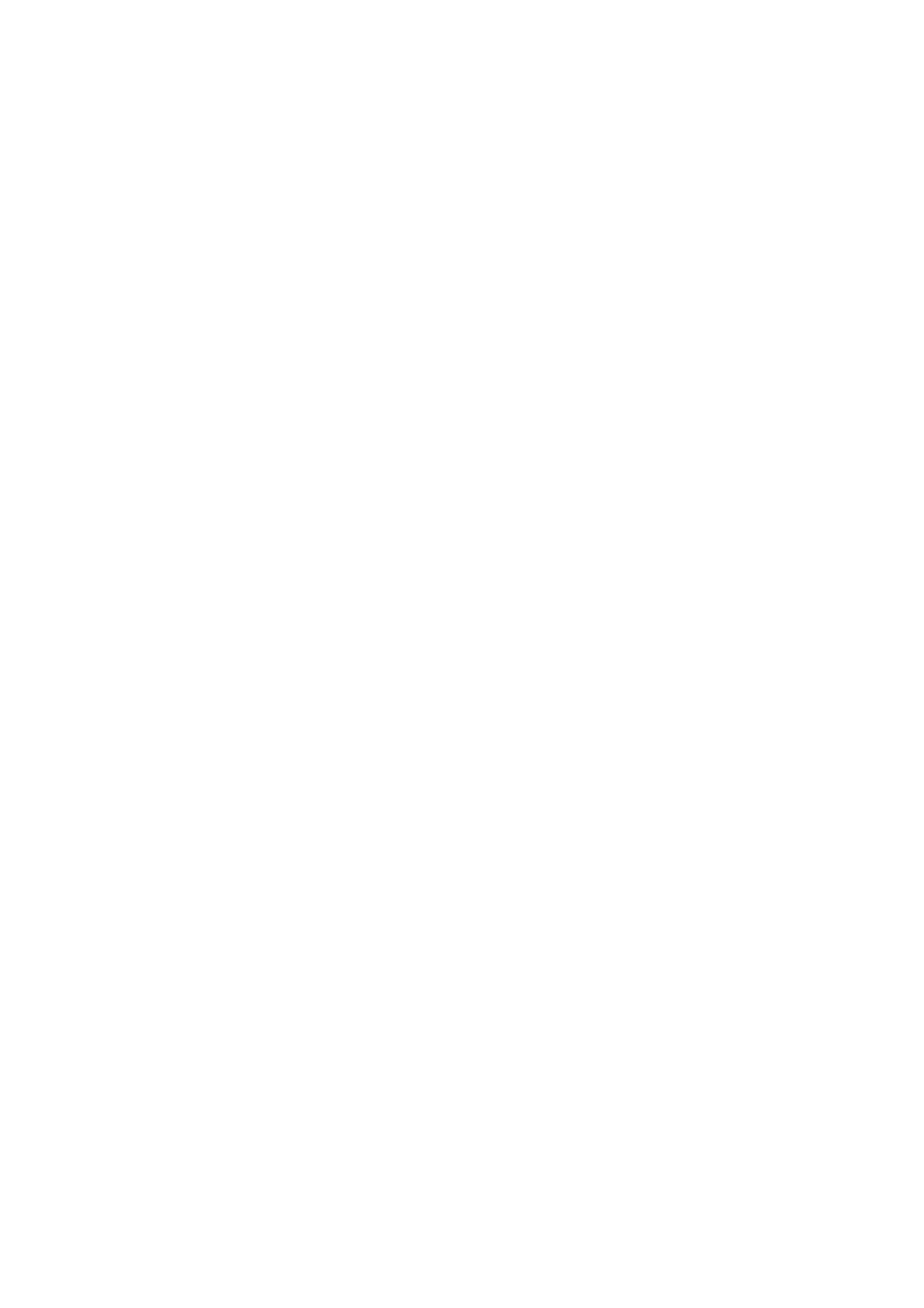### **INTRODUCTION**

This paper is an appendix to the Retirement Income Disclosure Consultation Paper, published by the Treasury. The consultation paper proposes a range of standard metrics to help consumers make decisions about the most appropriate retirement income product for their own circumstances. One of those standard metrics is a measure of income variation. The purpose of this document is to define income variation and set out a methodology for measuring the relative income variation associated with alternative retirement income products. The objective of the measure of income variation is that, when it is read in conjunction with the other metrics on the proposed retirement income dashboard, retirees are able to reach a reasonable decision regarding their choice of retirement income product.

Retirement income products can vary considerably. At one end of the spectrum, guaranteed annuities offer a highly predictable income over a defined period. At the other end of the spectrum, account based pensions offer an account that is drawn down (largely) at the discretion of the member until it is exhausted. In between there is the potential for a wide range of products that provide partial guarantees and pooling options. There is then the potential to bundle different products together as a single product, increasing the potential range of product designs that a retiree could purchase. The variability of income that could arise from each retirement income product, or bundle, can vary considerably.

Further, products that appear to be similar may result in different outcomes to retirees. Within each product design, product rules will determine how experience variations are managed and how mortality credits are distributed. The volatility of payments may be reduced in the short term by matching assets through the use of 'cash buckets' and/or de-risking through the use of fixed interest assets. The experience of pooled products or group self-annuities (GSAs) may vary due to the design of the pooling mechanism and size of the pool.

The Treasury discussion paper proposes that a measure of income variation be provided in respect of all retirement income products and that this measure is presented on a seven point scale. This paper defines income variation, sets out a proposed methodology for measuring income variation and also an approach for translating that measure to the scale proposed in the discussion paper. The approach proposed for measuring income variation would also produce the data to support the presentation of "income shape" proposed in the Treasury discussion paper.

This paper has been prepared for the purposes of supporting the Treasury's consultation process. The AGA welcomes comments and feedback on the ideas proposed in this paper. The views expressed in this paper do not necessarily reflect the views of the Australian Government.

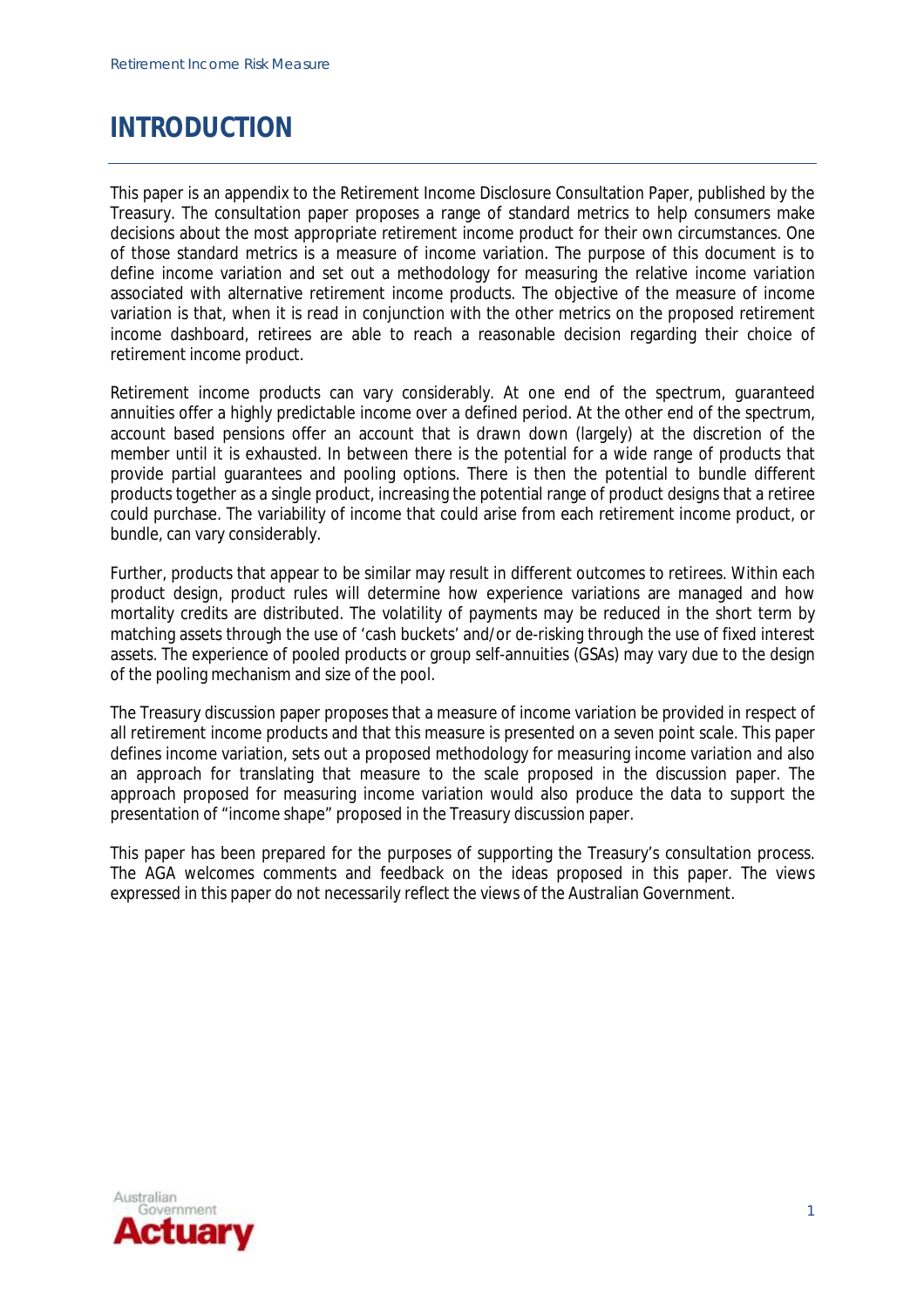### **RETIREMENT INCOME PRODUCT DESIGN**

The potential range of retirement income products is diverse. This section is intended to document a range of possible products, and bundles of products, with a view to illustrating the possible range of income variation that could arise with each product design.

- *Term Annuities*: Payment guaranteed by a life company for a specified term. Residual risks to the retiree include counterparty, re-investment risk and longevity risk. Inflation risk may also apply if the payment structure is not indexed.
- *Lifetime Annuities*: Payment guaranteed by a life company for life. Commencement of the annuity may be deferred for a specified period. Longevity risk is mitigated by lifetime annuities and inflation risk may be mitigated if the payment is indexed. A residual risk is the counterparty risk.
- *Unit linked annuities<sup>1</sup>*: Payments equal a guaranteed number of units cashed (at their then future value) for life. These products may offer investment choice. Commencement of income payments may be deferred. These products mitigate longevity risk. Inflation risk may be mitigated by the payment structure and investment return over the medium term. However, some inflation risk is retained by the member if the investment strategy does not meet its objectives over shorter time frames. Residual risks to the retiree include counterparty and market (investment) risks.
- *GSA*: A pooled annuity product that can be managed according to a range of product rules. These products may offer investment choice. Commencement of income payments may be deferred. These products mitigate longevity risk through mortality credits. As mortality credits are a function of the experience of the pool, the retiree may retain some exposure to the risk that the pool, on average, survives longer than expected. Inflation risk may be mitigated by the payment structure (supported by the investment return and mortality experience over the medium term). However, some inflation risk is retained by the member, for example if the investment strategy does not meet its objectives over shorter time frames to deliver the expected 'inflationary' increases to payments. Market (investment) risk and the risk of unexpected future mortality improvement by the pool are retained by the retiree.
- *Account Based Pensions***:** An account, where the pattern of payments is determined by the member, subject to regulatory minimums. All risks are retained by the member.

Products may be offered in a bundle, in any combination. This may diversify some risks. It may also combine the risk mitigation features of some products with the flexibility of others. The use of the term 'product' in this paper is assumed to apply interchangeably with product bundles.

The Treasury discussion paper sets out that this risk measure would be set out alongside a measure of the income the retiree might expect to receive. As the paper notes, some products may be designed with higher levels of expected (or target) income, which may require the acceptance of a higher level of income volatility if that expectation is to be achieved.

 $\overline{a}$ 1 *David Rush, A Product To Meet Changing Needs in Retirement, May 2018*

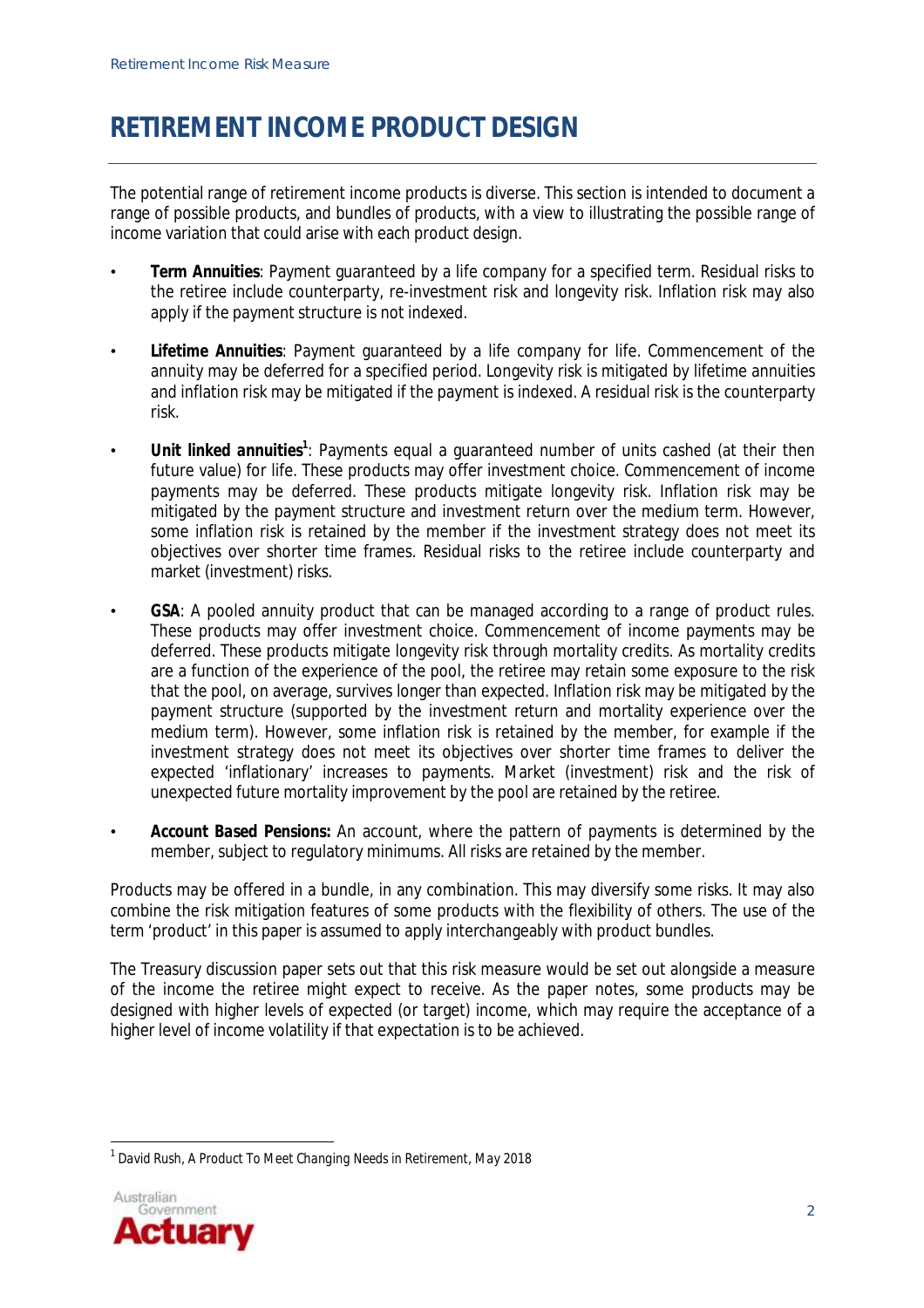Products may introduce risk mitigation features. For example;

- Market risk may be managed (in part) by the introduction of a process to match short term payments. For example, a 'bucket' of short term fixed interest investments can provide a stable source of immediate income. The 'bucket' is then topped up when market conditions are favourable to ensure continuity of payments in the short term whilst seeking to minimise the realisation of growth assets during a short term market downturn.
- Market risk may be managed (in part) in a unit linked annuity through target date funding. The asset mix underlying the units to be cashed in a specific year could progressively be invested in a matched portfolio as the payment date approaches. This could increase the capacity for the member to plan for their expected income in any given year.
- Longevity risk can be mitigated by participation in a longevity pool. The pool may provide increasing mortality credits as the ability of the account to fund income payments from its own resources reduces.
- Inflation risk can be mitigated by a product that seeks to increase payments over time in line with increases in the cost of living for the retiree.

The range of products, with their own risk profiles and possible mitigating features, combined in an unlimited combination with varying levels of target income provide for an almost infinite set of potential member outcomes in terms of payment patterns and risk profiles. Ultimately these risks are often described as a combination of inflation risk, longevity risk and market risk. It is these risks, and their effect on the volatility of income received by the retiree that we are seeking to measure.

This paper is focussing on income variation. There are other risks that this paper is not seeking to measure, for example:

- Timing risk associated with the date of retirement (or commencement of a retirement income stream product), where a market crash immediately before retirement (or low interest rates in the case of annuity pricing) may reduce the level of retirement income that a member's lump sum has the capacity to purchase.
- Event/liquidity risk, relating to the member's access to capital for emergencies. For some retirees, capital may be sourced from a separate investment account that does not impact the retirement income stream. However where capital is accessed from a retirement income stream it will generally reduce the sustainability of income over time. The amount of capital that can be accessed is also likely to diminish over time. The scope of this paper does not intend to measure the access to capital or the market risk associated with the amount that may be available at any time.

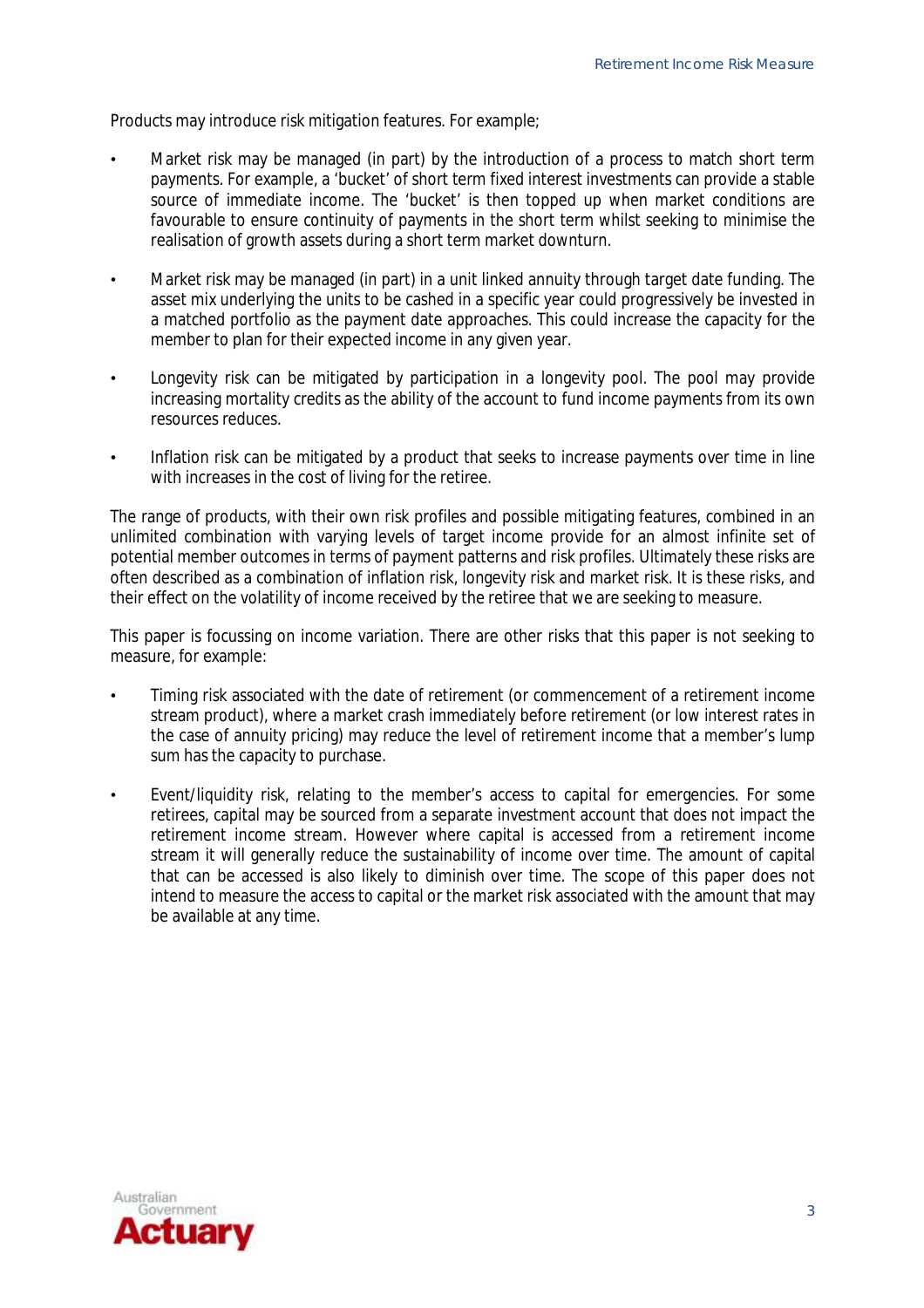### **INCOME VARIATION RISK**

In order to define a measure of income risk for a retirement income product, it is necessary to define what this risk is. This provides a focus for what is to be measured. Having measured the risk, we can then consider how to express the result in a meaningful manner.

Industry uses terms like longevity risk, market risk, sequencing risk and inflation risk. All these are relevant to the outcome experienced by members in a retirement income product. However, these terms do not easily translate into use by a lay person and it is difficult to see that presenting a measure of each of these risks would be meaningful to the individual. Never the less it is important that the risk measure captures these key risks.

In order to create a risk measure of income variation then we need to define what the actual payment in any one year is being measured as varying from. In order to create a measure that captures key risks (e.g. longevity, inflation and investment risks) I have chosen to define that variation as the difference between the actual payment received and a benchmark payment. The benchmark payment is the payment that, if it was achieved, would have mitigated fully against these risks. I have therefore defined the benchmark payment as the first year's annual payment, indexed to inflation (CPI) for the life of the retiree.

Adoption of this definition of the benchmark payment will result in higher risk scores for products that do not provide protection against longevity, inflation or market risks. Some retirees may be in a position to accept some risks, for example; a single retiree with a terminal illness may not require longevity protection or a retiree who is able to plan for reduced future expenditure may not require inflation protection. On balance, I have taken the view that it is better for the risk measure to highlight the presence of risk in the product and for the retiree to then consider their risk appetite in light of their personal circumstances.

Traditional measures of variance (standard deviation) focus on both upside and downside variation. However, behavioural economists commonly point out that individuals are more averse to downside variation than upside variation. Intuitively this would apply to retirement incomes. For this reason, I have chosen to focus on quantifying downside risk and using that to measure the relative 'income risk' of various products.

A visual illustration of the risk we are seeking to measure may be illustrated as follows. The benchmark real income is illustrated by the red line and the actual real income is illustrated by the green line.



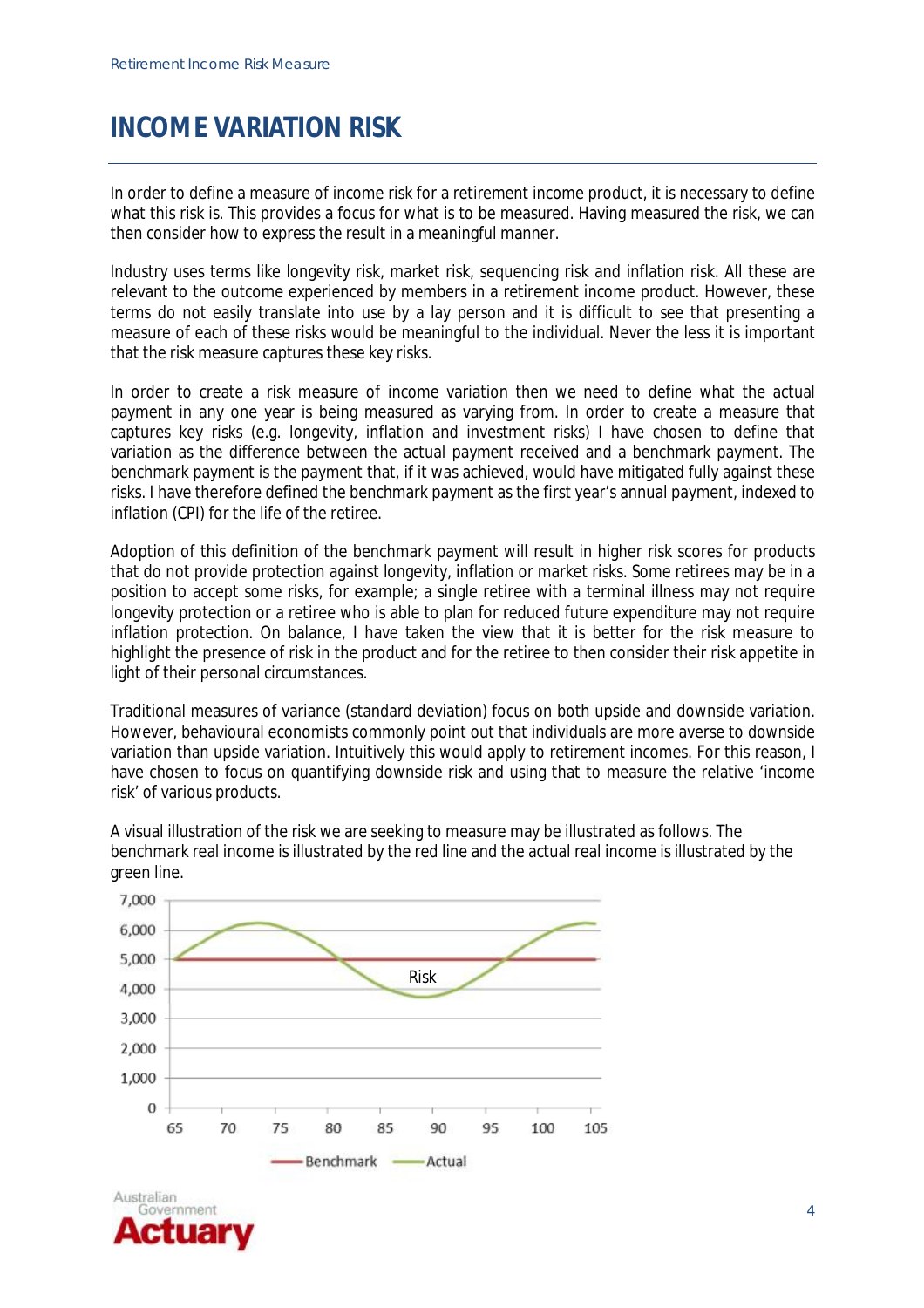## **QUANTIFICATION OF INCOME RISK**

Under this approach, retirement income product providers will be required to determine the income a retiree would receive across multiple (stochastically generated) scenarios in order to derive a distribution of retirement income payments that are reasonably expected from the product being offered.

Assumptions are therefore required to determine the distribution of investment returns, inflation and mortality experience within GSA pools (if applicable). Product providers would need to generate a number of stochastic scenarios and apply each scenario to the product rules to determine the resulting payments under each scenario. For practical purposes, we have projected payments to age 100, when the majority (>98% of those age 65) of a cohort of retirees would have passed away. It is proposed this upper limit would be applied when calculating the risk measure for all products.

The payments from each scenario were then compared against the benchmark income that would be required to protect the retiree against longevity, inflation and market risk. This benchmark income is the income the retiree receives in the first year, indexed to inflation to age 100 using the CPI simulated in each scenario. For a product with a contractual income, this first year payment will be an outcome of the product pricing. For experienced based CIPRs, it is intended that the first year's benchmark income is the best estimate of sustainable income the retiree would receive under the proposed product (utilising best estimate assumptions). For the purpose of determining the benchmark income in each year, this resulting first year payment would be indexed to inflation to age 100 using the CPI simulated in each scenario. For the purpose of the dashboard, it is not intended to be a nominated payment, which may be artificially reduced for the sole purpose of generating a lower risk measure. It is also intended that the risk measure would be calculated for Account Based Pensions. The application of the minimum drawdown to Account Based Pensions requires particular consideration and this is discussed later in this paper.

Any shortfall (*x*) between the 'actual' payment and the benchmark payment is then expressed as a percentage of the benchmark payment. Any excess over the benchmark payment is expressed as a 0% variation.

The risk measure is then calculated in the same way as a standard deviation.

$$
\sigma = \sqrt{\sum_{1}^{n} x^2/(n-1)}
$$

As positive variations are set to nil they do not increase the result. The only contribution the positive variations make to the result is that they are counted in the number of observations. This is an adaption of a negative semi-deviation. A higher result is an indication of a greater risk of negative income variations.

I have deliberately chosen not to weight the values of x with the probability of survival to the age in which *x* occurs in order to retain the sensitivity of the income risk measure to the presence, or otherwise, of longevity protection.

The measure of income risk will be sensitive to the investment strategy of the fund, mortality variations of GSA pools, the degree to which the product design provides for any indexation of income to offset inflation and the effectiveness of any other risk mitigation features embedded within the product.

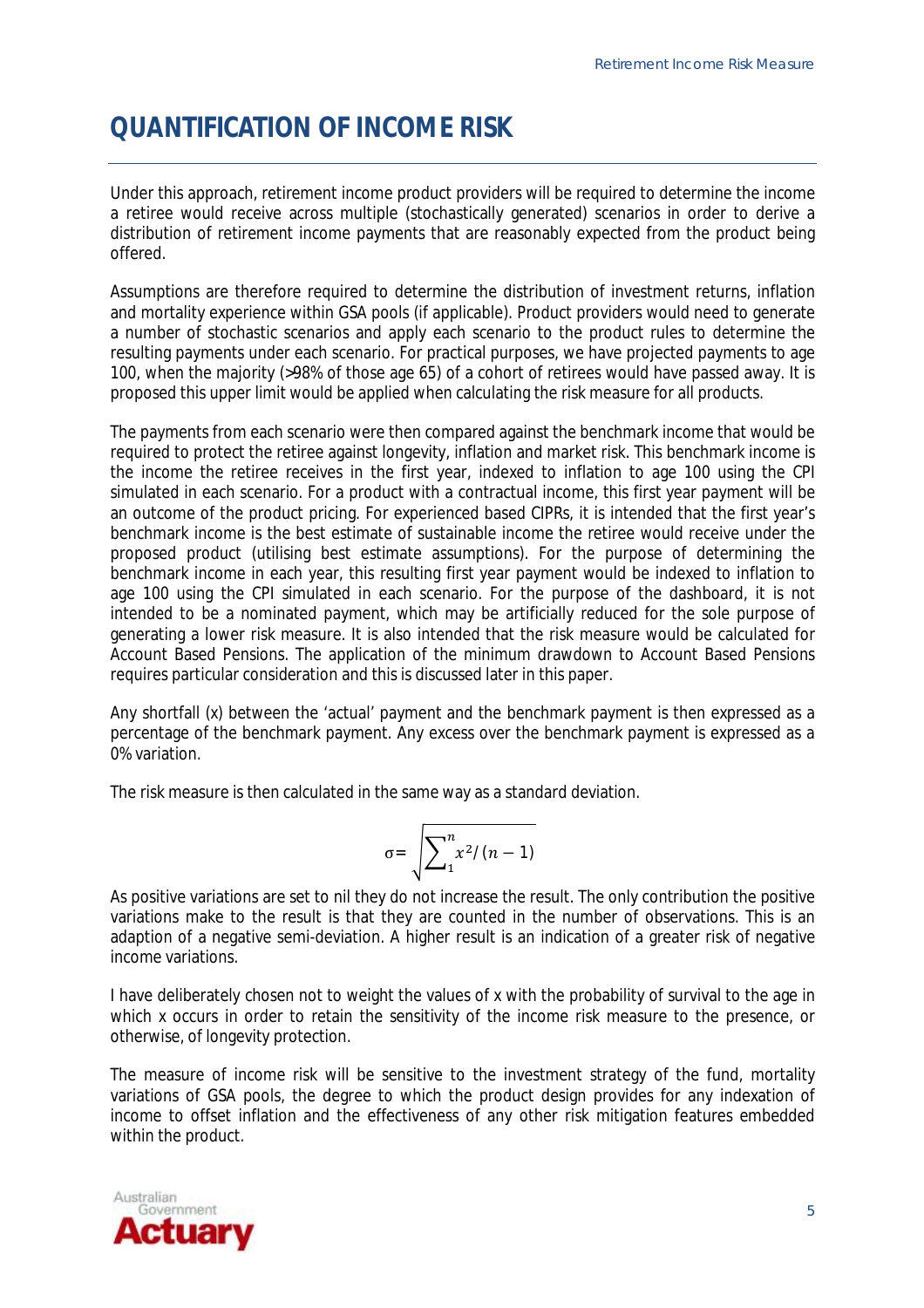Not all risks are captured in this analysis. For example:

- Some products may allow a product provider to vary fees. Treasury's discussion paper contemplates some ongoing disclosure obligations associated with retirement income products, for example a change in fees.
- Operational risk is not quantified in the analysis above. Examples include unit pricing risk and operational risk associated with complex bundling arrangements. These are assumed to be mitigated by operational risk reserves held by prudentially regulated products.
- Mortality pooling risk (related to pool size) should be captured by the above analysis; however for new pools it will be necessary to make certain assumptions about the growth in the pool. Where the expected size of the pool is not realised then the actual risk would be higher than what was initially expected.

The measure is based on the current regulatory environment.

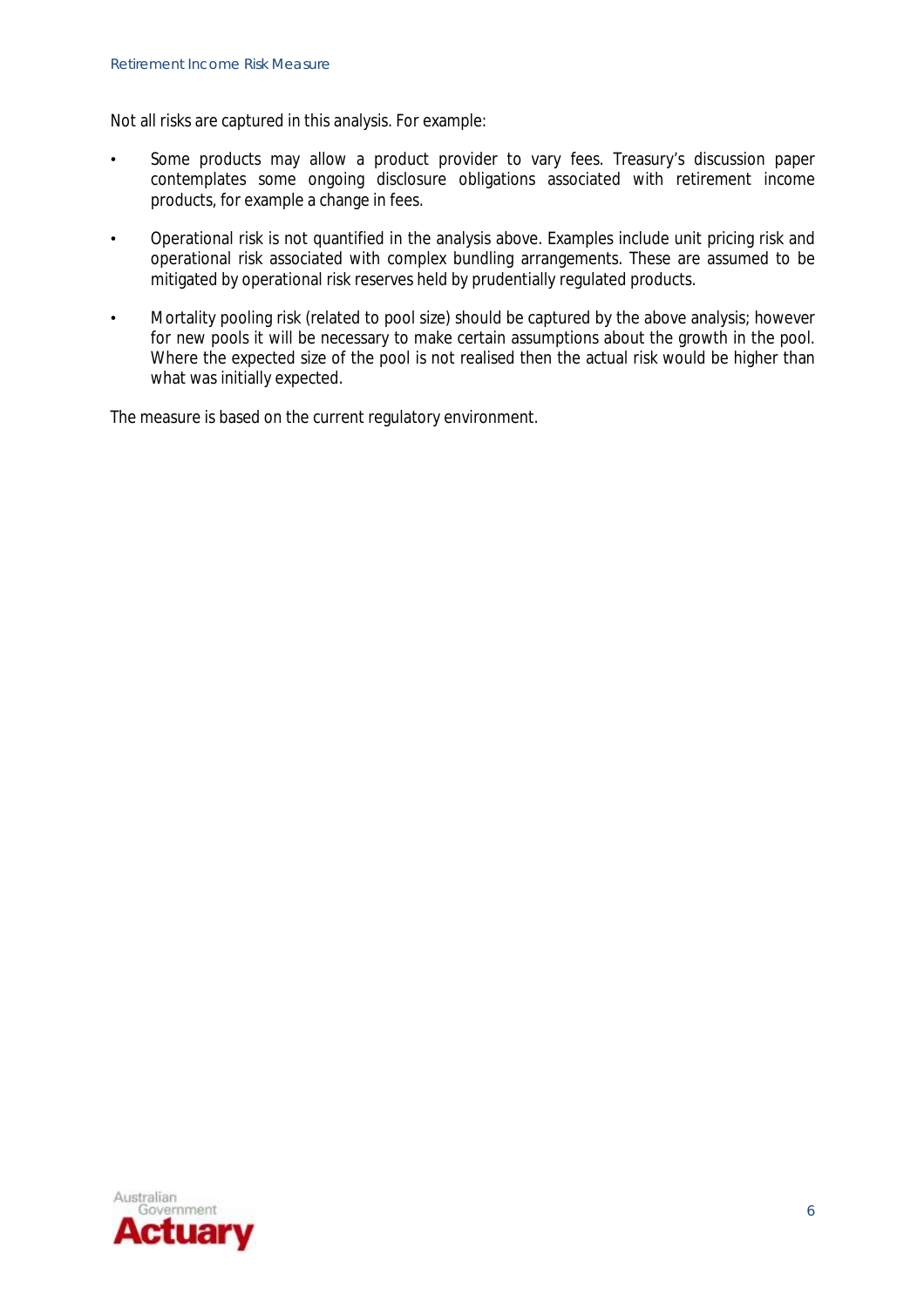## **SAMPLE RESULTS**

In order to test this approach, we have stochastically modelled the outcomes of a limited range of products, or product bundles.

### **IMMEDIATE LIFETIME ANNUITY – CPI INDEXED**

For this purpose, a full CPI indexed immediate lifetime annuity is expected to produce the contracted payments for the life of the annuitant. Assuming the life insurance company remains solvent, there will be no negative variations from a benchmark income stream that would provide protection against longevity, inflation and market risks.

We have assumed the initial real income of an indexed lifetime annuity (with reducing liquidity) for a male age 65 was \$5,200 per \$100,000 invested. In this case the risk measure is nil.

### **IMMEDIATE LIFETIME ANNUITY – PARTIAL INDEXATION**

Not all indexed life annuities provide CPI indexation. Some guarantee a fixed rate of indexation, some guarantee partial indexation. For the purpose of the risk measure, a fixed rate of indexation exposes the recipient to downside variation (relative to the benchmark) when inflation is higher than the fixed rate of indexation. Partial indexation exposes the recipient to downside variation on an annual basis. For this purpose, we have calculated the risk measure assuming a rate of indexation that is 2% less than the simulated CPI.

We have assumed the initial real income of a partially indexed lifetime annuity (CPI-2%) for a male age 65 was \$6,720 per \$100,000 invested. In this case the risk measure is 28.15%.

#### **IMMEDIATE LIFETIME ANNUITY – NON INDEXED**

A non-indexed immediate lifetime annuity will provide a level nominal payment. In this instance; the payments produce a negative variance against the benchmark income stream that would protect a retiree against longevity, inflation and market risks in any year where inflation is positive. Assuming that the life insurance company remains solvent the size of the risk measure is a function of the absence of inflation protection.

We have assumed the initial real income of a non-indexed lifetime annuity for a male age 65 was \$7,232 per \$100,000 invested. In this case the risk measure is 36.28%.

### **20% ACCOUNT BASED PENSION – 80% IMMEDIATE LIFE ANNUITY**

Under this option, \$100,000 is invested in a bundle comprising 20% to an annuitized account based pension and 80% to a CPI indexed immediate lifetime annuity. The annuitized account based pension is not drawn down based on the minimum drawdown requirements; rather a drawdown rate is calculated at a level which is expected to deliver a level real income to age 105. This product combination is subject to investment risk on the proportion invested in the annuitized account. Experience variations are amortised by resetting the income to deliver a constant real income to age 105 based on the balance of the account at the end of each year.

Where the investment option selected is a balanced option the results of the projection are:

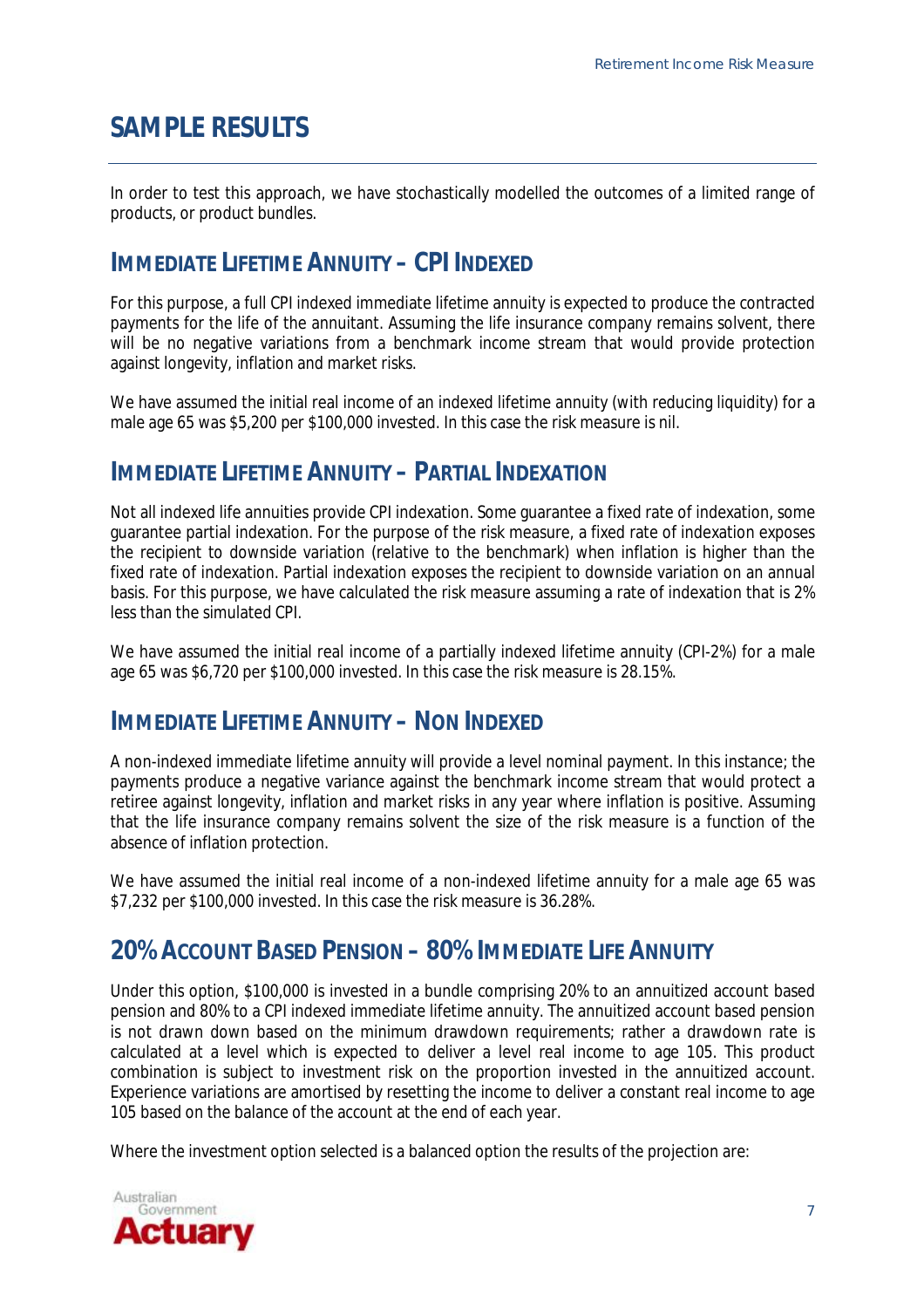20% Account Based Pension, 80% Life Annuity



The risk measure, expressed as a percentage of the benchmark annual payment is 2.97%.

The risk measure varies with the investment option selected. The results for a range of investment options are set out in the following table.

| <b>Investment Option</b> | Real Income Yr1 | <b>Risk Measure</b> |
|--------------------------|-----------------|---------------------|
| Capital Stable           | 5,298           | 2.09                |
| Balanced                 | 5.426           | 2.97                |
| Growth                   | 5.739           | 5.67                |

### **DEFERRED ANNUITY / ACCOUNT BASED PENSION**

Under this option, \$100,000 is invested in a bundle comprising 77% annuitized account based pension and 23% deferred lifetime annuity. The annuitized account based pension is expected to deliver a level real income to age 85. The proportion invested in the annuitized account is selected so that the deferred annuity provides a constant real income for life. This product, when purchased, is expected to provide the benchmark constant real income, however in practice, the income received is subject to investment risk on the proportion invested in the annuitized account. Experience variations are amortised by re-annuitizing the remaining balance of the account at the end of each year for the remaining term to age 85.

Where the investment option selected is a balanced option the results of the projection are:



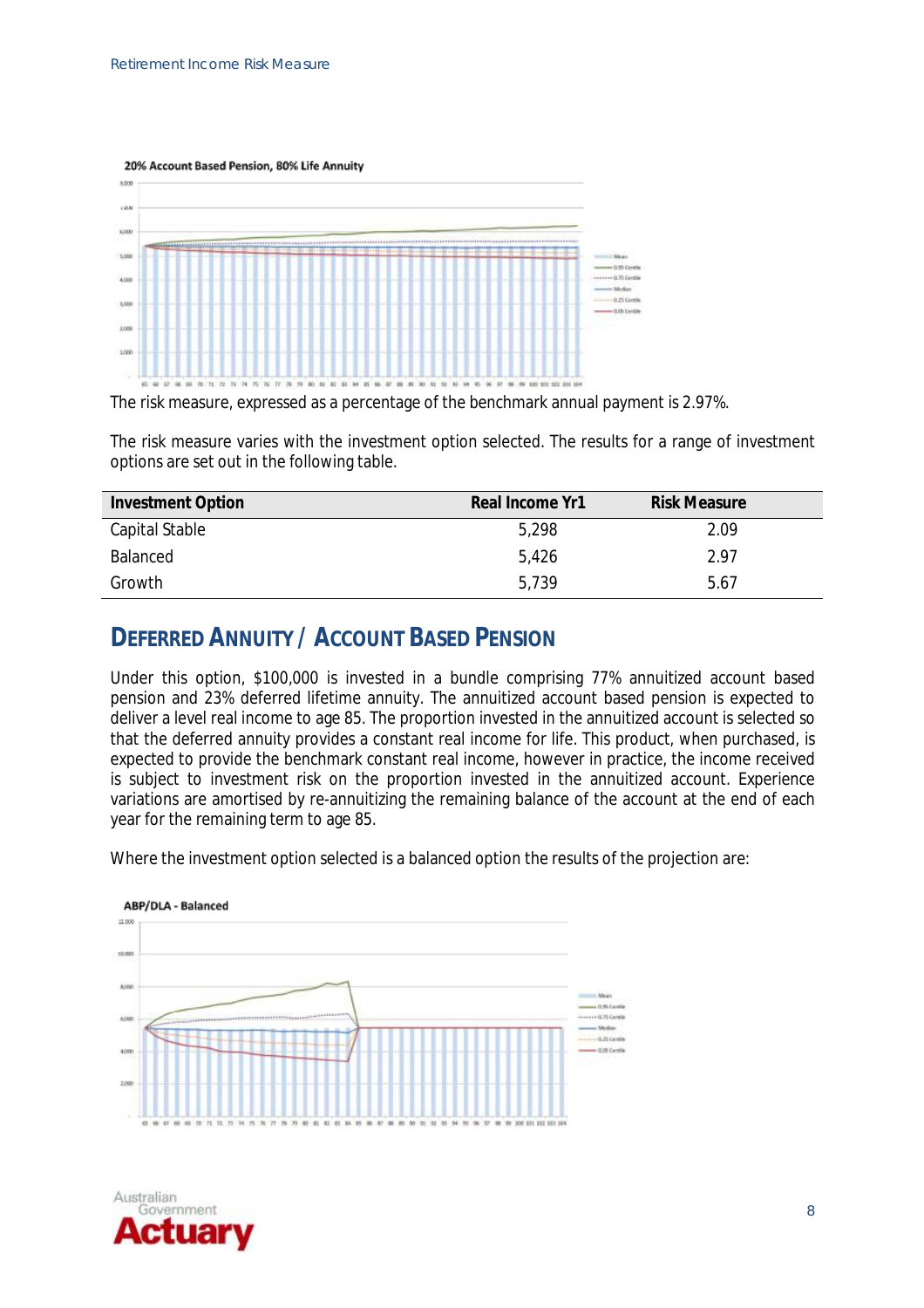Clearly this bundle could be better designed by incorporating a separate component of the annuitized account that is amortised to age 105. This would allow greater flexibility to reduce the potentially more extreme outcomes at the end of the deferral period. Never the less, for illustration purposes a basic product has been projected. The initial income is \$5,476 and the risk measure is 9.80%.

The risk measure varies with the investment option selected. The results for a range of investment options are set out in the following table.

| <b>Investment Option</b> | <b>Products</b> | Real Income Yr1 | <b>Risk Measure</b> |
|--------------------------|-----------------|-----------------|---------------------|
| Capital Stable           | 78%ABP/22%DA    | 5,158           | 7.54                |
| <b>Balanced</b>          | 77%ABP/23%DA    | 5.476           | 9.80                |
| Growth                   | 74%ABP/26%DA    | 6.198           | 15.05               |

#### **ACCOUNT BASED PENSION – MINIMUM DRAWDOWN**

We have also projected the results for an account based pension drawn down at minimum rates. The illustration below is for an account invested in a balanced portfolio. These products are exposed to investment and longevity risk. The product, as projected, does not offer any risk mitigation or smoothing features, such as short term "bucket" strategies. Further, the retiree does not draw a uniform income in real terms owing to the progressive exhaustion of the account and the effect of the minimum drawdown rules.

ABP minimum - Balanced



As the benchmark income is set by the initial income, this is a function of the first year's minimum drawdown factor, being 5% of \$100,000 in this example. The risk measure is 20.29%.

The risk measure varies with the investment option selected. However in this case the progression is counter intuitive as the initial income is defined by the minimum drawdown. (In other examples, the initial income is generally set to be the best estimate sustainable payment for the life of the product). As a result, the results for investment options that exhibit higher expected returns (and higher market risk) can result in lower income risk due to the effect of the higher average return. The results for a range of investment options are set out in the following table.

| <b>Investment Option</b> | Real Income Yr1 | <b>Risk Measure</b> |
|--------------------------|-----------------|---------------------|
| Capital Stable           | 5,000           | 26.47               |
| <b>Balanced</b>          | 5,000           | 20.29               |
| Growth                   | 5,000           | 14.56               |

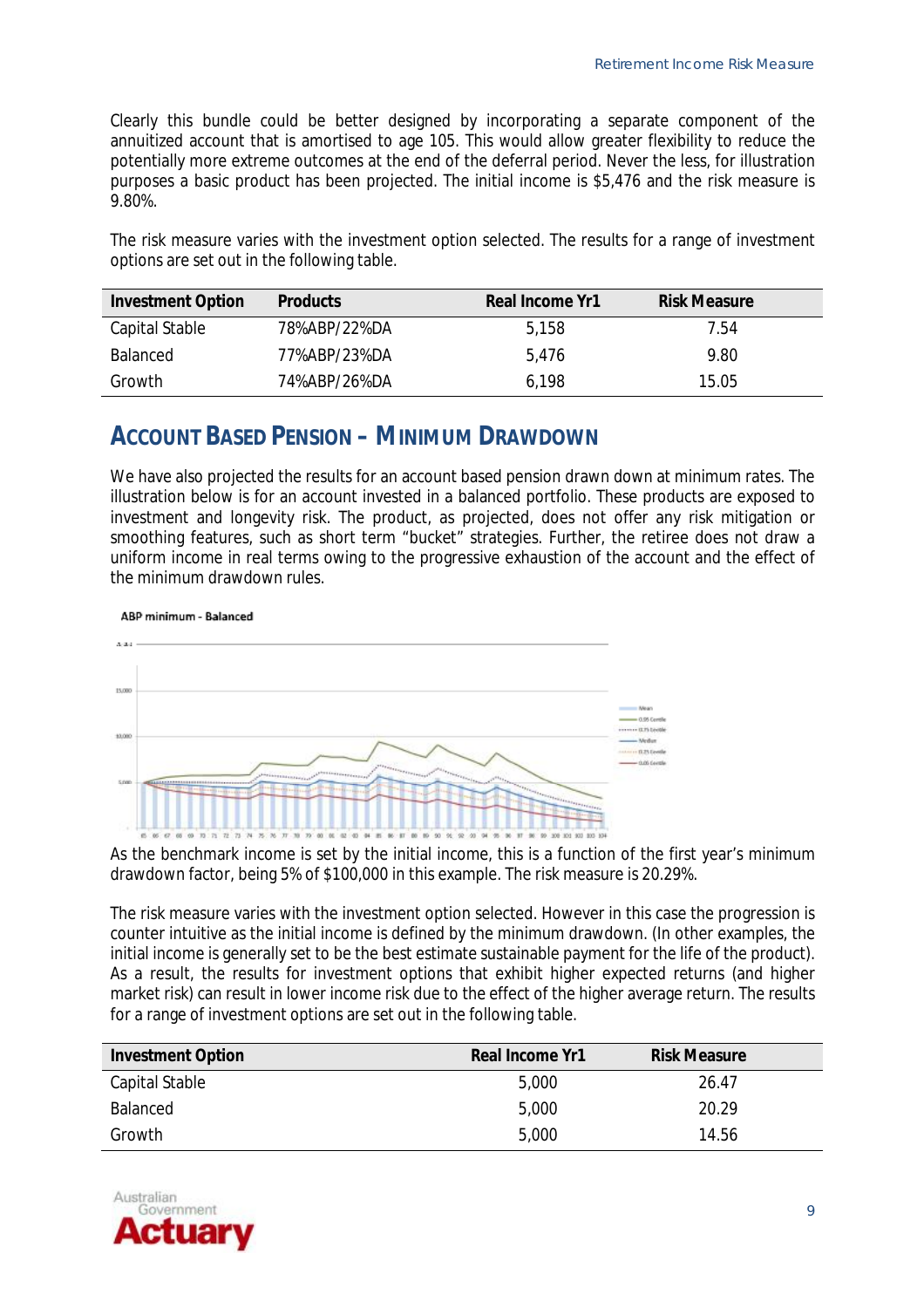The counterintuitive result produced in the above table may be a matter for further consideration. On the one hand, this may be considered to be a limitation of this approach which may be addressed through a more refined approach to the calculation of the benchmark income for an account based pension. Alternatively, it is interesting to compare these results to the results produced by the ABP/DLA for a similar investment option. This is set out in the following table.

| <b>Investment Option</b> | <b>Account Based Pension</b> |                | ABP/DLA     |             |
|--------------------------|------------------------------|----------------|-------------|-------------|
|                          | Real Income                  | <b>Risk</b>    | Real Income | <b>Risk</b> |
|                          | Yr 1                         | <b>Measure</b> | Yr 1        | Measure     |
| <b>Capital Stable</b>    | 5,000                        | 26.47          | 5,158       | 7.54        |
| <b>Balanced</b>          | 5,000                        | 20.29          | 5,476       | 9.80        |
| Growth                   | 5,000                        | 14.56          | 6,198       | 15.05       |

This comparison shows that, for the capital stable and balanced options, the risk mitigation effects of the DLA result in higher expected income and materially lower income risk to the retiree. For the Growth option, the retiree is targeting a materially lower income in order to achieve a similar outcome in terms of income risk. Whilst the two products are different, when presented side by side, these two metrics do help to illustrate the trade-off between income and risk that the two alternative products offer.

#### **DISCUSSION**

This risk measure differentiates between product designs.

A comparison of the results by product and level of initial income is set out in the following chart.



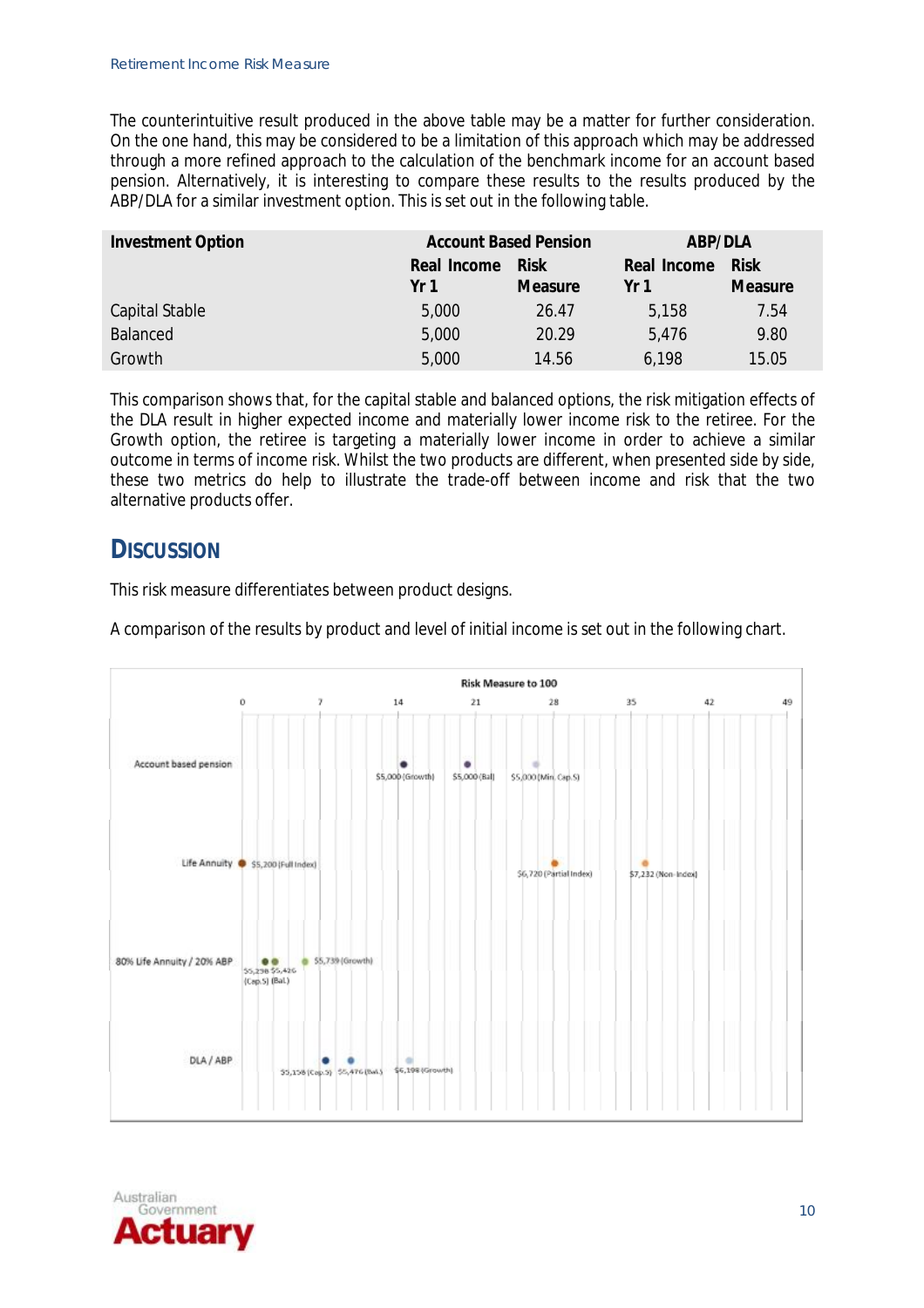Perhaps unexpectedly, the non-indexed life annuity is the highest risk example of those presented above. This needs to be presented alongside the point that the product provides the highest initial income; however it does not maintain the real value of that income by providing any inflation protection. The risk measure is calculated against an expectation of a constant real income for life. A product commonly purchased in the current environment, a capital stable ABP is the third highest risk score, albeit with substantially lower benchmark income than the life annuities with the higher risk scores. This suggests that both the income and risk measure need to be presented on a dashboard to allow individuals to make the trade-off that suits their needs.

The examples above are not intended to be exhaustive. It would be possible to apply the same methodology to a wide range of products, including GSAs, unit linked annuities and products with short term matching/bucket strategies. All retirement income plans could potentially have the same income risk measure calculated.

The calculation of the risk measure does require a number of assumptions. Underlying this approach is a stochastic model of investment returns and mortality. Each scenario generates investment returns and mortality experience for each future year and the results are applied to the product rules to determine the resulting income payment in each year under that scenario. This distribution of payments is used to calculate the risk measure. A summary of our assumptions is set out in the Attachment to this paper.

The risk measure ignores the age pension for the purposes of the dashboard. A strategy that runs down a retiree's assets (e.g. ABP strategies above) could, under the current means test rules for the age pension, be expected to be offset in some way by an increasing age pension. It could be expected that the risk measure of a financial plan that includes the aged pension would be significantly lower than one which does not. For comparison purposes, the risk measure could be recalculated (to take into account the age pension, once it is known that the individual is actually eligible), however it is envisaged this would be presented separately to the proposed dashboard.

Where the dashboard is presenting a reversionary product, then the risk measure is based on the payments to the first life. As the risk measure is calculated assuming the first life survives to 100, this simplifies the calculation. It is expected that any reduction in payment that occurs on the death of the first life would be stated clearly in any dashboard.

As we have calculated the risk measure over a range of products we have observed the risk measure exhibit the following properties:

- The income risk measure is nil when the benchmark income is delivered.
- By examining the total income delivered from product bundles, the income risk measure captures any diversification benefits that may be available from different product components.
- Adding product components with a nil product risk measure to a product bundle will reduce the income risk measure of the bundle.
- Drawing an income that is below the best estimate benchmark income would reduce the income risk measure. This may be a useful strategy in other circumstances, for example balancing risk and income considerations in a financial planning context.
- The income risk measure is not dependent on the amount invested. It is dependent on the negative variations from the benchmark income that would arise from the amount invested.
- The methodology could be applied more broadly to provide a comparable measure of risk to an individual's broader retirement income plan after considering other elements, such as the income from the age pension or income from assets outside superannuation.

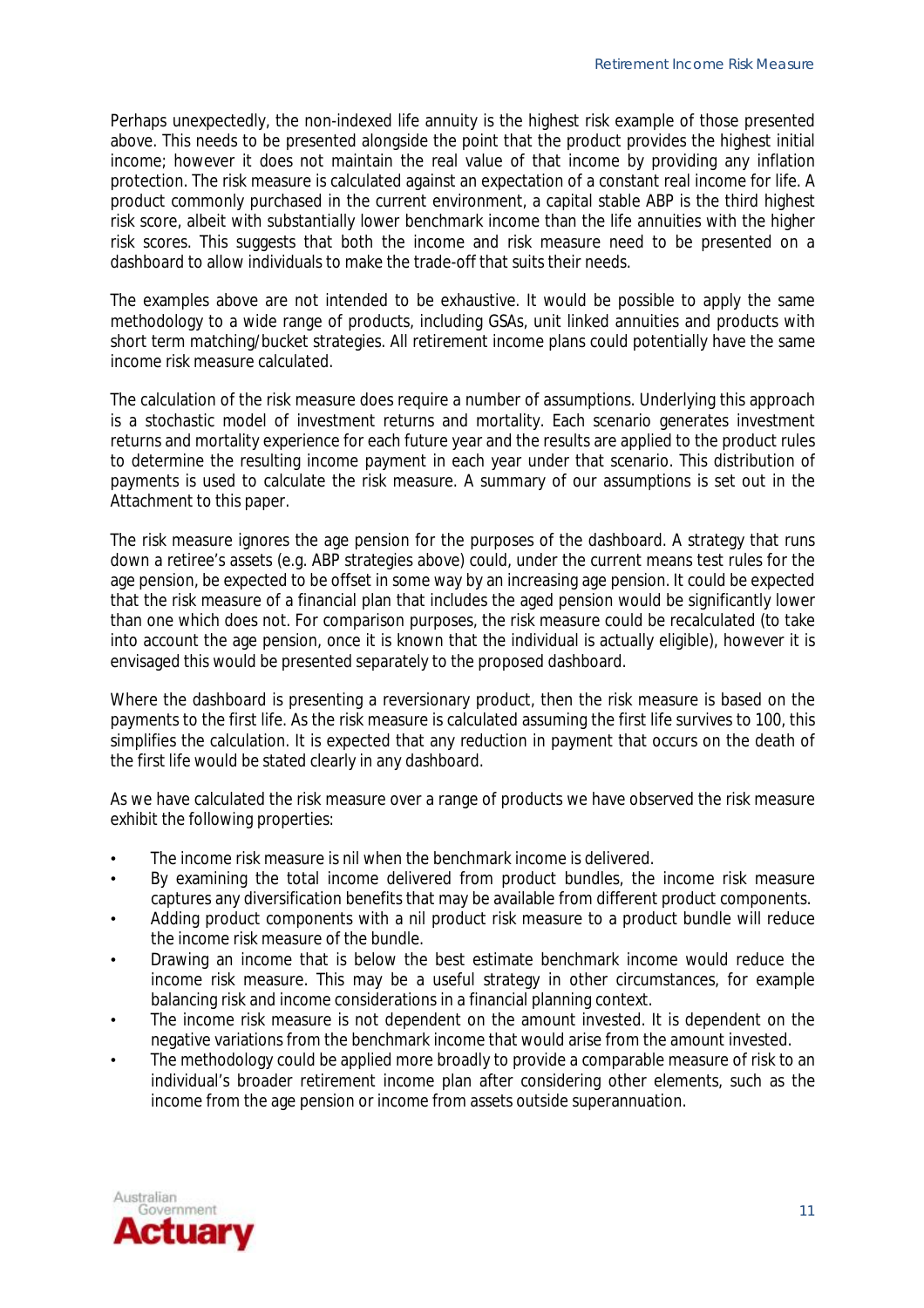## **PRESENTATION OF THE RESULTS: RELATIVE RISK MEASURE**

It is not expected that publishing an income risk measure based on the concept of a negative semideviation would be readily understood by the lay person. With this in mind, the Treasury has proposed two methods of illustrating the level of risks that attach to a specific product. These are:

- To translate the risk measure into a seven point scale of income security, and/or
- To present the range of likely payments in graphical form, as illustrated in the previous section.

This section focuses on the adoption of the seven point scale proposed by Treasury, as the graphical illustrations for a range of product bundles have already been provided.



Any approach that results in a simplified expression of the risk measure implies that we need to define a methodology for consistently converting the risk measures derived by each product to a score on a seven point scale which measures income security.

Exploring the concept presented above further, a product that provides prudentially regulated contractually guaranteed indexed income for life may be defined as having a low potential for disappointment and would (intuitively) achieve an income security score of seven. However; to determine the reference point for higher risk products requires considering a range of products to examine their relative experience.

To consider this further it is instructive to examine the progression of the risk measure across various scenarios.

| Scenario (\$100,000 initial investment)            | Initial Income | <b>Risk Measure</b> |
|----------------------------------------------------|----------------|---------------------|
| Indexed Life Annuity (Reducing Liquidity)          | \$5,200        | 0                   |
| Non-indexed Life Annuity                           | \$7,232        | 36.28               |
| <b>Partially Indexed Life Annuity</b>              | \$6,720        | 28.15               |
| 80% Life Annuity / 20% ABP (Cap. Stable Option)    | \$5,298        | 2.09                |
| 80% Life Annuity / 20% ABP (Bal. Option)           | \$5,426        | 2.97                |
| 80% Life Annuity / 20% ABP (Growth Option)         | \$5,739        | 5.67                |
| Deferred Annuity / Account Based Pension (Cap)     | \$5,158        | 7.54                |
| Deferred Annuity / Account Based Pension (Bal)     | \$5,476        | 9.80                |
| Deferred Annuity / Account Based Pension (Growth)  | \$6,198        | 15.05               |
| Account Based Pension (Minimum Rate - Cap. Stable) | \$5,000        | 26.47               |
| Account Based Pension (Minimum Rate - Balanced)    | \$5,000        | 20.29               |
| Account Based Pension (Minimum Rate - Growth)      | \$5,000        | 14.56               |

This paper is intended to be illustrative only and further product examples could be completed to fully inform the approach taken.

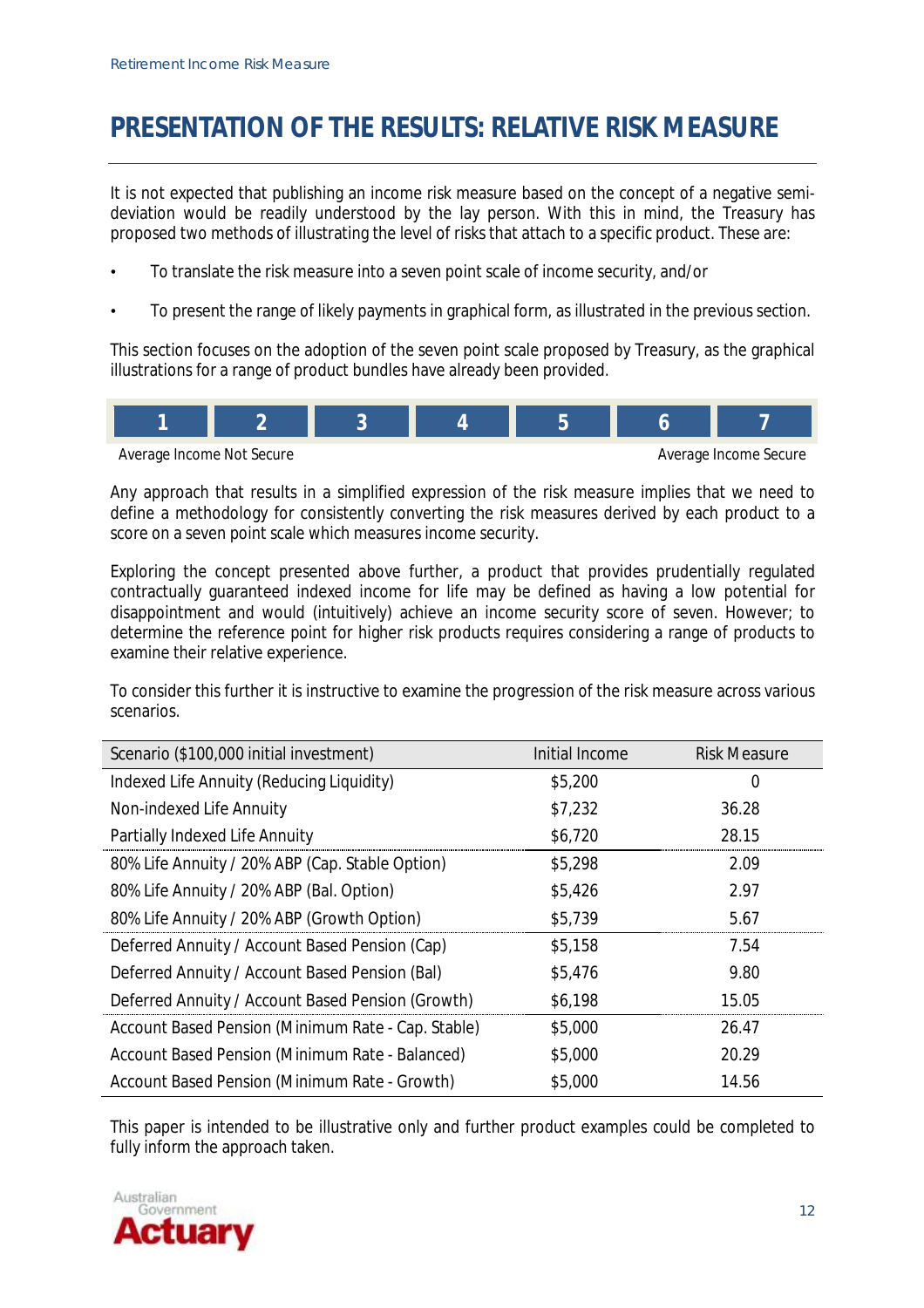The scale proposed by Treasury assigns the highest value of seven to products with the highest income security and the lowest risk score. To convert the risk measure to this scale requires a twostep process:

1. Convert the calculated risk measure to a risk score between one and seven

2. Translate the risk score to an income security score as proposed by Treasury

There are any number of approaches that could be taken to convert the income risk measure to a seven point scale. This paper illustrates two approaches:

- A linear approach
- An approach where each increase in score broadly represents a doubling of risk over the previous score.

In both approaches I have reserved the lowest risk score (and the highest income security score) for those products that are prudentially regulated and are not exposed to any market, inflation or longevity risk.

**Linear Approach**

Under this approach, after setting a risk score of one specifically for those products with a zero risk measure, for products that have a non-zero risk measure, I have simply divided the risk measure by seven, utilising the following conversion:

Risk Score = Integer of (Risk Measure  $\div$  7), subject to a maximum value of 7.

To convert the risk score into the seven point income security scale, the following conversion is used:

Income Security Score = 8 – Risk Score

This would result in the following distribution of income security scores.

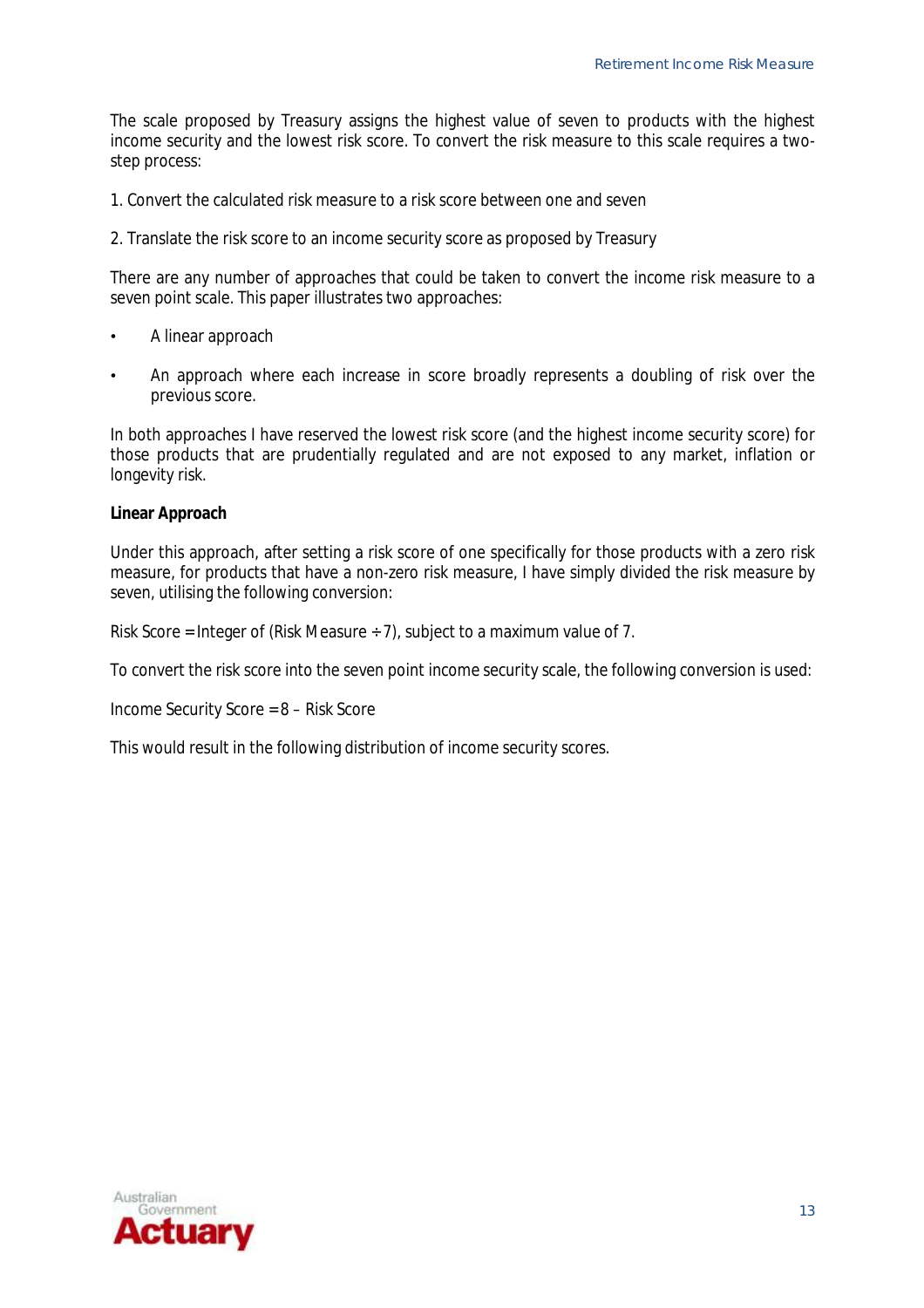

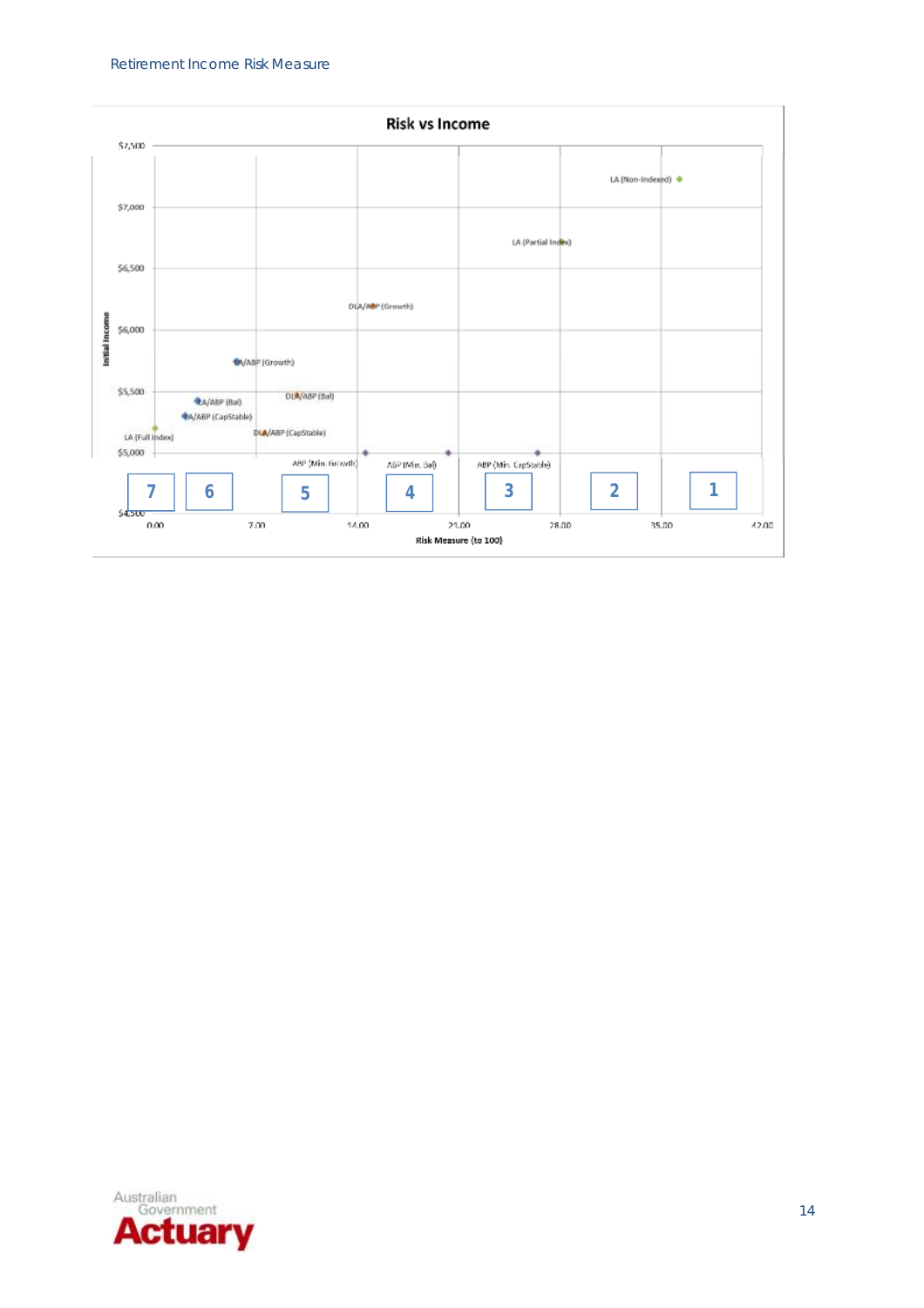#### **Non-linear Approach**

As with the prior approach, I have reserved the risk score of one for those products with a zero risk measure. I have then defined a risk score of two as applying to products with a risk measure greater than nil, but less than or equal to 2.00. A risk score of three applies up to double the maximum risk measure that qualifies for a score of two, i.e. 4.00. A risk score of four applies up to double the maximum risk measure that qualifies for a score of three, i.e. 8.00. The income security score is then calculated as in the above example. The results are illustrated in the revised chart below.



This approach provides a more granular income security score for lower risk products; however the bands are broader for higher risk products. Relative risk may be described as a product with an income security score that is lower than another product by one will exhibit twice the income risk as the product with the lower score. This rule of thumb may not apply where the income security score is one, owing to the capped nature of the score.

#### **Discussion**

An income security score on a scale of one to seven appears simple to understand, however it is to be acknowledged that it is a simplified approach that will naturally raise some questions:

- How does the typical retiree interpret the results? Is a linear approach simpler to understand than a non-linear approach? Are the bands too broad to provide meaningful differentiation to the retiree? Ultimately some testing of how retirees interpret these scores through the BETA team is likely to be informative.
- Is it appropriate to reserve the highest income security score only for a product exhibiting no volatility, other than counterparty exposure to the prudentially managed provider?
- A minimum security score of one results in all products above a certain risk level all being classified under the same income security score. Is this appropriate?

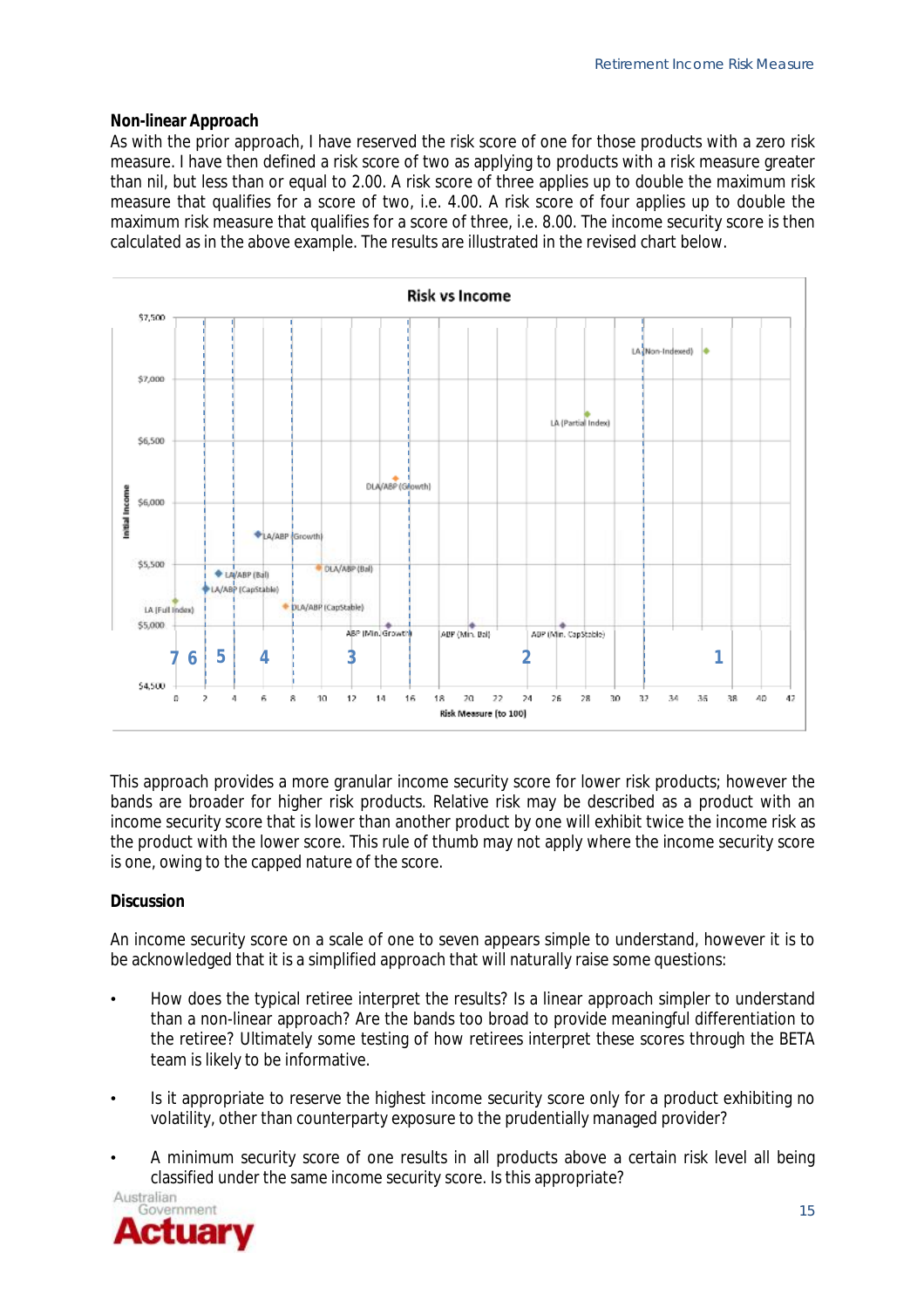• A single score does not indicate the contribution that each element of risk (longevity risk, inflation risk and market risk) has made to the overall result. Two products with the same income security score may exhibit different behaviours due to the mitigation, or partial mitigation, of different risks. Would a retiree benefit from some additional illustration of the components that contribute to the overall result?

On balance, both approaches have merit. The choice of either of these approaches, or indeed an alternative approach, should be informed by consumer testing.



**7**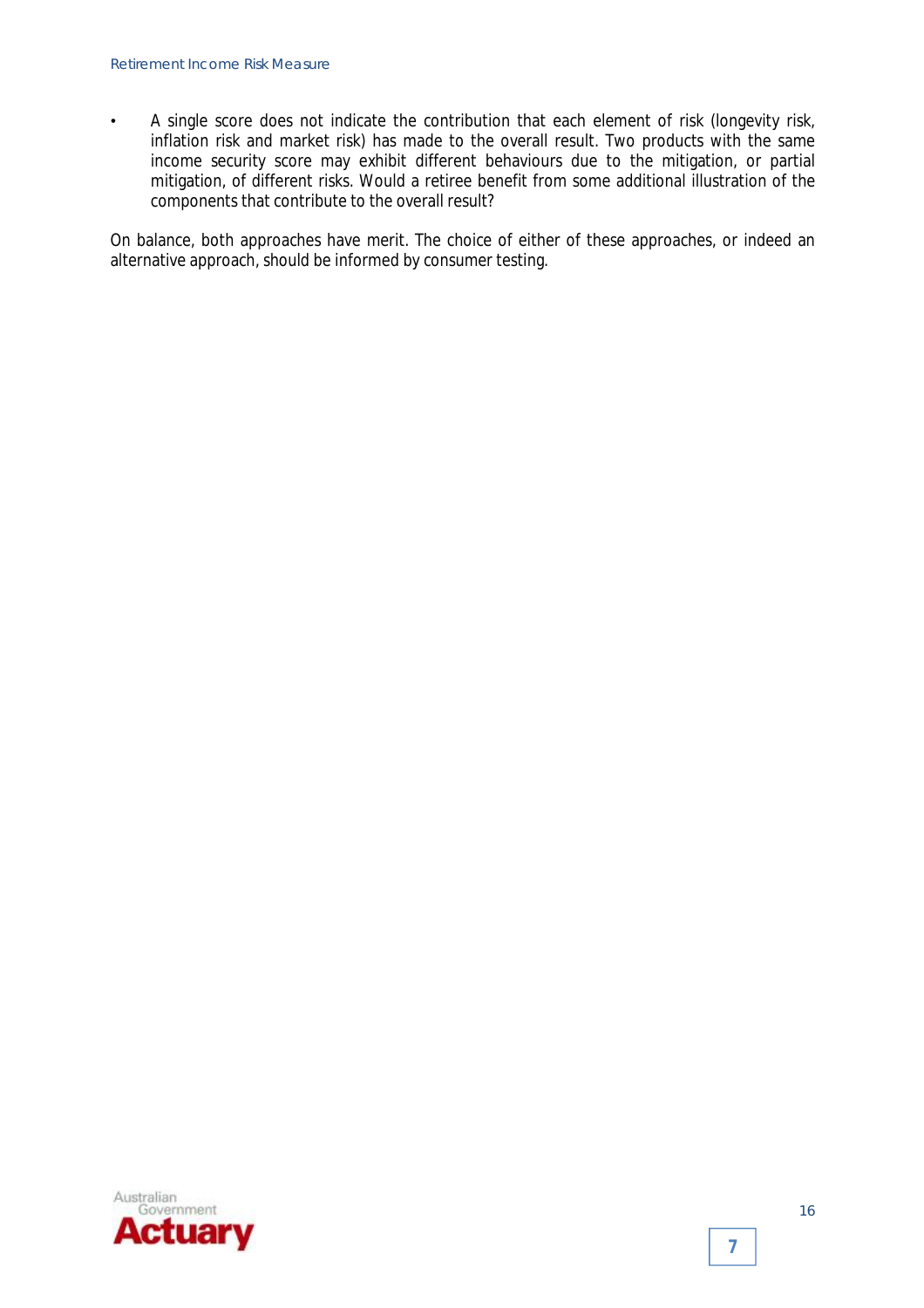### **SUMMARY**

This paper discusses a possible methodology for measuring the relative income risk associated with alternative retirement income products.

The paper defines income risk as occurring when income received from a retirement income product falls below a benchmark level of income, which is the income received in the first year, indexed to inflation and received for life. Measurement of variations against this measure therefore captures market risk, inflation risk and longevity risk.

The paper proposes the use of a specific income risk measure as the underlying metric to inform the level of product risk. Recognising that this measure may not be readily understood, the paper also sets out alternative approaches for translating this measure into an income security score, ranging from seven to one, as proposed by Treasury in their Retirement Income Disclosure Consultation Paper.

Guy Thorburn Australian Government Actuary 7 December 2018